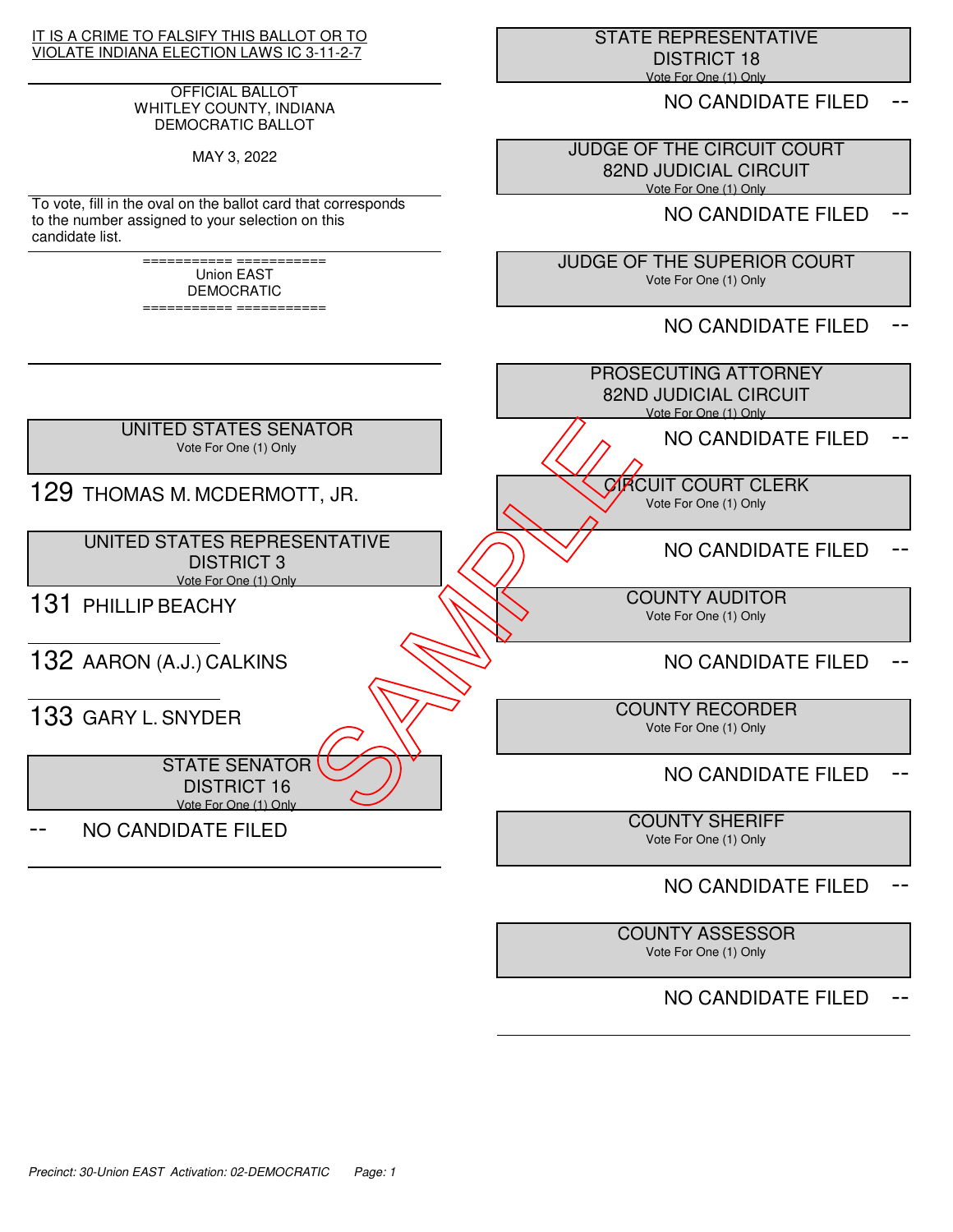## COUNTY COMMISSIONER DISTRICT 2 Vote For One (1) Only

162 ISAAC J (IKE) BEAM

 COUNTY COUNCIL MEMBER DISTRICT 1 Vote For One (1) Only

# NO CANDIDATE FILED

 UNION TOWNSHIP TRUSTEE Vote For One (1) Only

## -- NO CANDIDATE FILED

 UNION TOWNSHIP BOARD MEMBER Vote For Three (3) Only

-- NO CANDIDATE FILED